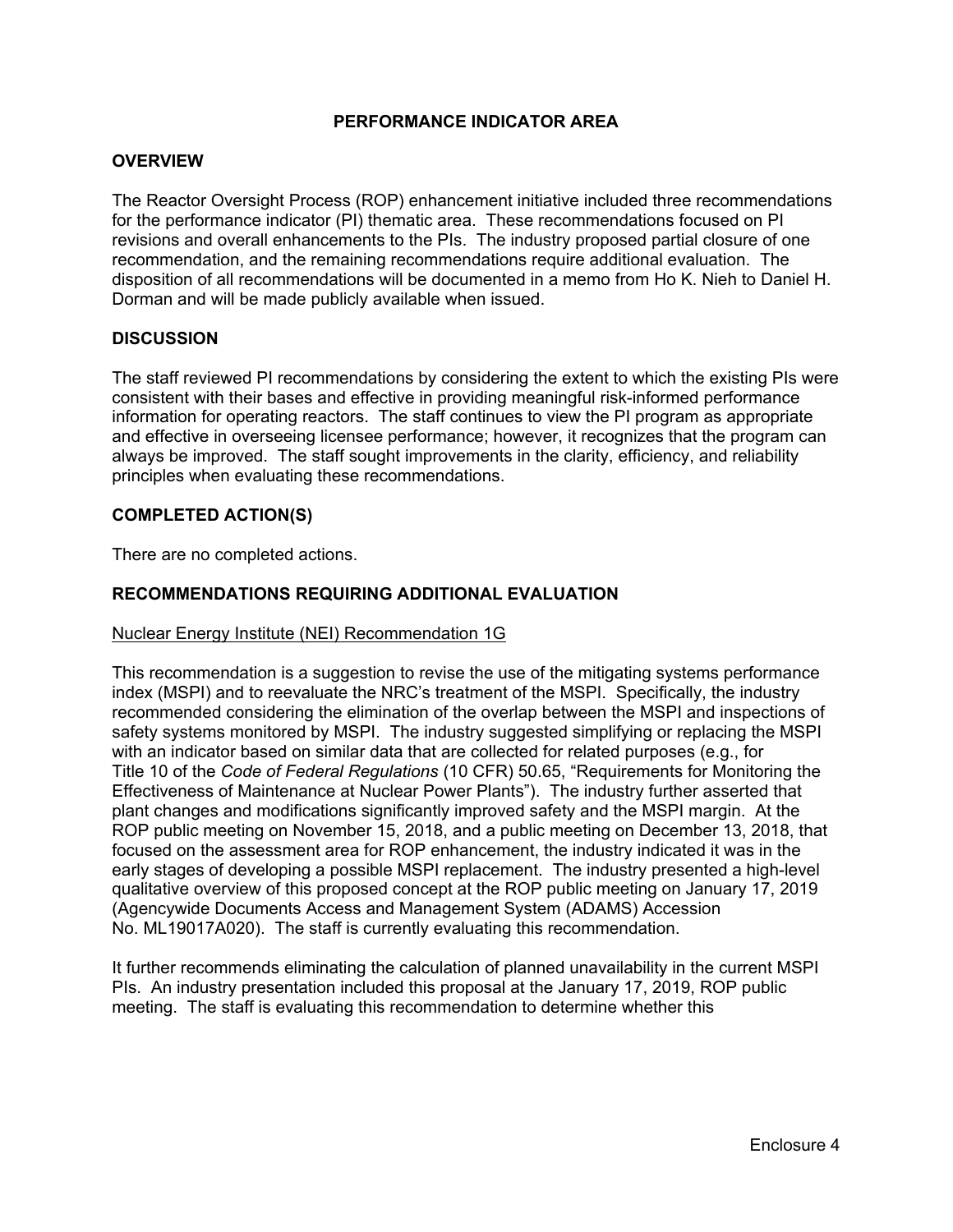aspect of MSPI would remain accurate and consistent with its basis if the recommendation is implemented.

# Transformation Initiative Recommendation 144

This recommendation stated that the staff should identify areas where performance-based, risk focused indicators could be established with appropriate thresholds for allowing licensee oversight in lieu of the U.S. Nuclear Regulatory Commission (NRC) inspections. An example was provided to reduce inspection for plants in the upper half or upper quartile in radiation protection performance, with some continued inspection of high risk activities such as reactor pressure vessel head work.

# Transformation Initiative Recommendation 171

This recommendation requested that the NRC establish PIs where the licensee's probabilistic risk assessment (PRA) risk metrics are monitored to identify trends for determining oversight that are efficient and effective for risk-informed operations. Because this recommendation discusses the incorporation of PRA information into PIs, the staff is crediting the ongoing work on Recommendation 1G (an MSPI revision) to address this recommendation. The MSPI PIs (or a suitable replacement) would be the most appropriate for incorporating additional risk insights.

# Transformation Initiative Recommendation 587

This recommendation requested that the NRC reevaluate the ROP PIs. The staff has initiated an evaluation of all PIs. As summarized in the table below, the NRC will assess the PI changes in accordance with the guidance in Section 09.03.c of Inspection Manual Chapter 0608, "Performance Indicator Program," relative to significant changes to the PI program.

| PI                          | <b>Notes</b>                                                                                                                                                                                                                                                              |
|-----------------------------|---------------------------------------------------------------------------------------------------------------------------------------------------------------------------------------------------------------------------------------------------------------------------|
| Initiating Events           | No proposed changes.                                                                                                                                                                                                                                                      |
| <b>Mitigating Systems</b>   | Changes proposed in accordance with Recommendation 1G.                                                                                                                                                                                                                    |
| <b>Barrier Integrity</b>    | Evaluation of the reactor coolant system leakage PI and<br>determination of whether it should report total leakage rather than<br>identified leakage in accordance with ROP Feedback<br>Form 0308.1-1651.                                                                 |
| <b>Radiation Protection</b> | Staff considered adjusting the Occupational Radiation Safety PI to<br>add an aspect that would track as low as is reasonably achievable<br>performance; this effort is no longer being pursued because industry<br>performance in ALARA is good and continues to improve. |
| Emergency<br>Preparedness   | Recommendation 3A:                                                                                                                                                                                                                                                        |
|                             | Focused Self-Assessment (FSA) Report Idea 2.B (ADAMS<br>Accession No. ML18331A374): Consider eliminating the Alert and<br>Notification System PI.                                                                                                                         |
|                             | FSA Report Idea 2.C: Use the ROP program as an acceptable<br>approach to justify a 24-month emergency preparedness review<br>periodicity in accordance with 10 CFR 50.54(t).                                                                                              |